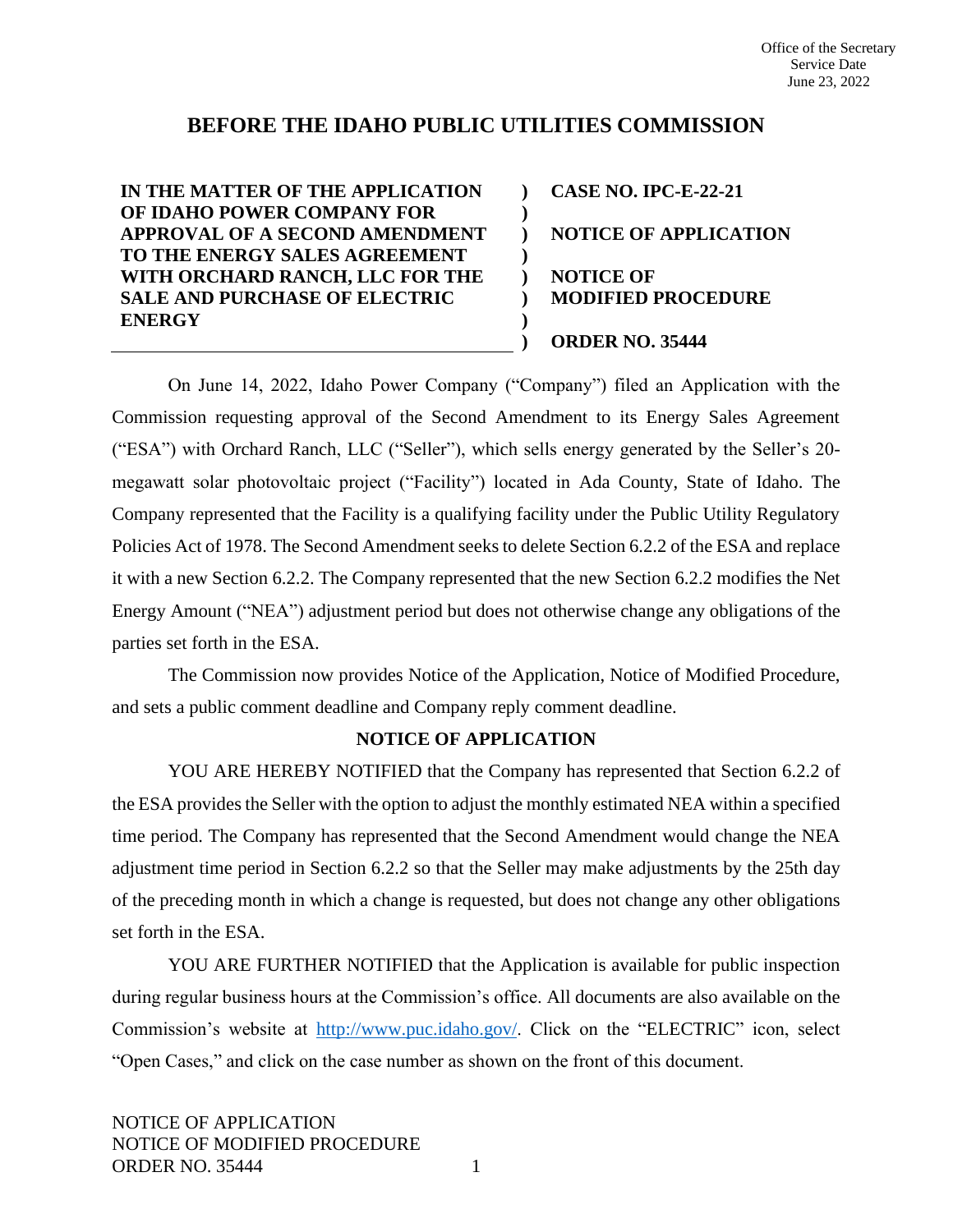YOU ARE FURTHER NOTIFIED that all proceedings in this case will be held pursuant to the Commission's jurisdiction under Title 61 of the Idaho Code.

YOU ARE FURTHER NOTIFIED that all proceedings in this matter will be conducted pursuant to the Commission's Rules of Procedure, IDAPA 31.01.01.000 *et seq*.

#### **NOTICE OF MODIFIED PROCEDURE**

YOU ARE FURTHER NOTIFIED that the Commission has determined that the public interest may not require a formal hearing in this matter, and that it will proceed under Modified Procedure pursuant to Rules 201-204 of the Commission's Rules of Procedure, IDAPA 31.01.01.201-.204. The Commission notes that Modified Procedure and written comments have proven to be an effective means for obtaining public input and participation.

YOU ARE FURTHER NOTIFIED that persons desiring to state a position on this Application may file a written comment explaining why the person supports or opposes the Application. Persons who would like a hearing must specifically request a hearing in their written comments. **Persons interested in filing written comments must do so within twenty-one (21) days of the service date of this Order.** Comments must be filed through the Commission's website or by e-mail unless computer access is unavailable. To comment electronically, please access the Commission's website at [http://www.puc.idaho.gov/.](http://www.puc.idaho.gov/) Click the "Case Comment Form" and complete the form using the case number as it appears on the front of this document. To file by e-mail, persons must e-mail the comments to the Commission Secretary and the Company at the e-mail addresses listed below. If computer access is unavailable, then comments may be mailed to the Commission and Company at these addresses:

## **For the Idaho Public Utilities Commission:**

**For Idaho Power Company:**

Commission Secretary Idaho Public Utilities Commission P.O. Box 83720 Boise, ID 83720-0074 [secretary@puc.idaho.gov](mailto:secretary@puc.idaho.gov)

Street Address for Express Mail:

11331 W. Chinden Blvd. Building 8, Suite 201-A Boise, ID 83714

NOTICE OF APPLICATION NOTICE OF MODIFIED PROCEDURE ORDER NO. 35444 2

Donovan E. Walker Idaho Power Company 1221 West Idaho Street (83702) P.O. Box 70 Boise, ID 83707 [dwalker@idahopower.com](mailto:dwalker@idahopower.com) [dockets@idahopower.com](mailto:dockets@idahopower.com) [energycontracts@idahopower.com](mailto:energycontracts@idahopower.com)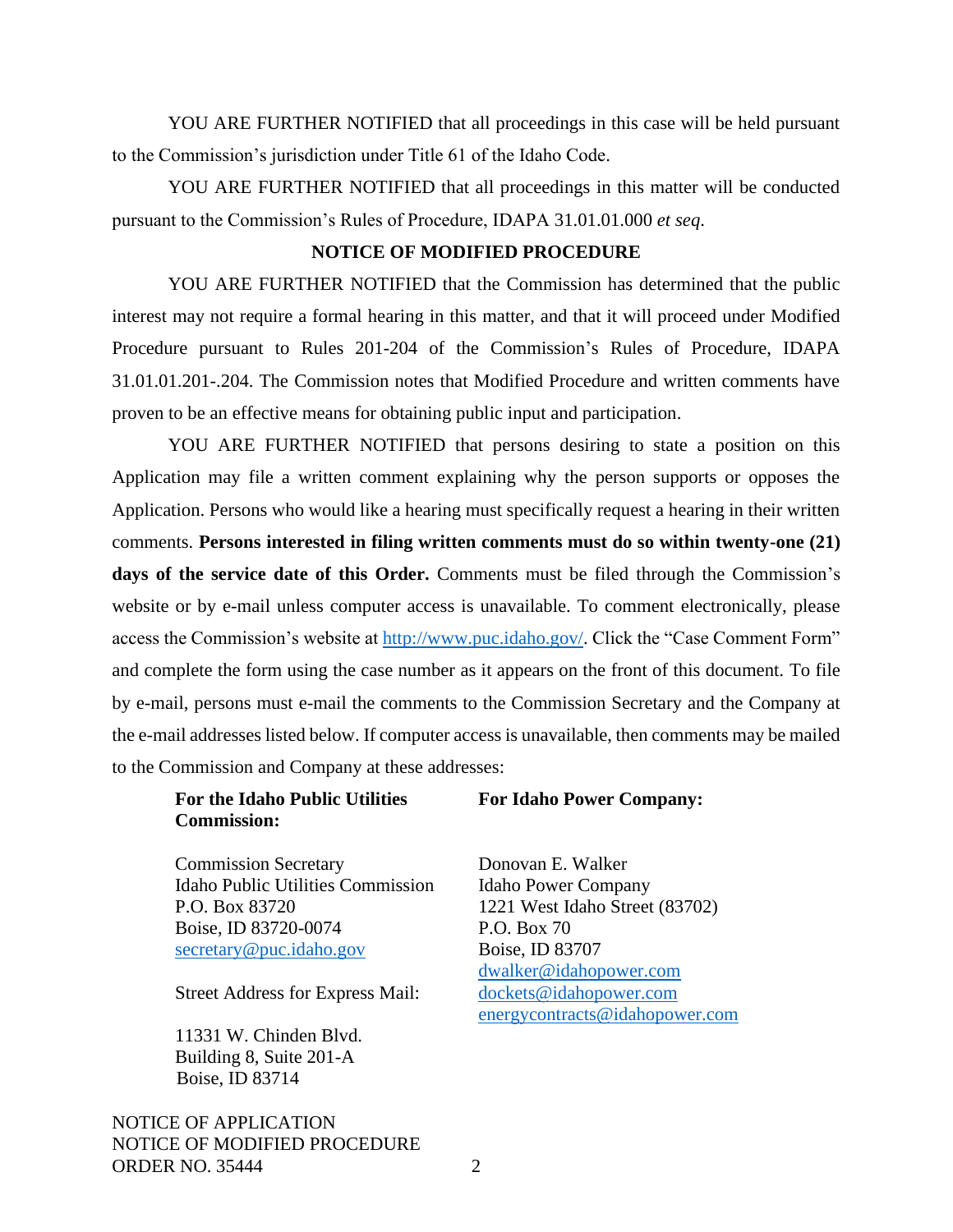YOU ARE FURTHER NOTIFIED that the Company must file any reply comments **within twenty-eight (28) days of the service date of this Order.**

YOU ARE FURTHER NOTIFIED that if no written comments or protests are received within the time limit set, the Commission will consider this matter on its merits and enter its final order without a formal hearing. If written comments are received within the time limit set, the Commission will consider them and, in its discretion, may set the same for formal hearing.

## **ORDER**

IT IS HEREBY ORDERED that the Company's Application be processed by Modified Procedure, Rules 201-204 (IDAPA 31.01.01.201-.204). Persons interested in filing written comments must do so within twenty-one (21) days from the service date of this Order. The Company must file any reply comments within twenty-eight (28) days of the service date of this Order.

IT IS FURTHER ORDERED that parties comply with Order No. 35375, issued April 21, 2022. Generally, all pleadings should be filed with the Commission electronically and will be deemed timely filed when received by the Commission Secretary. *See* Rule 14.02. Service between parties should continue to be accomplished electronically when possible. However, voluminous discovery-related documents may be filed and served on CD-ROM or a USB flash drive.

[*Remainder of this page intentionally left blank*]